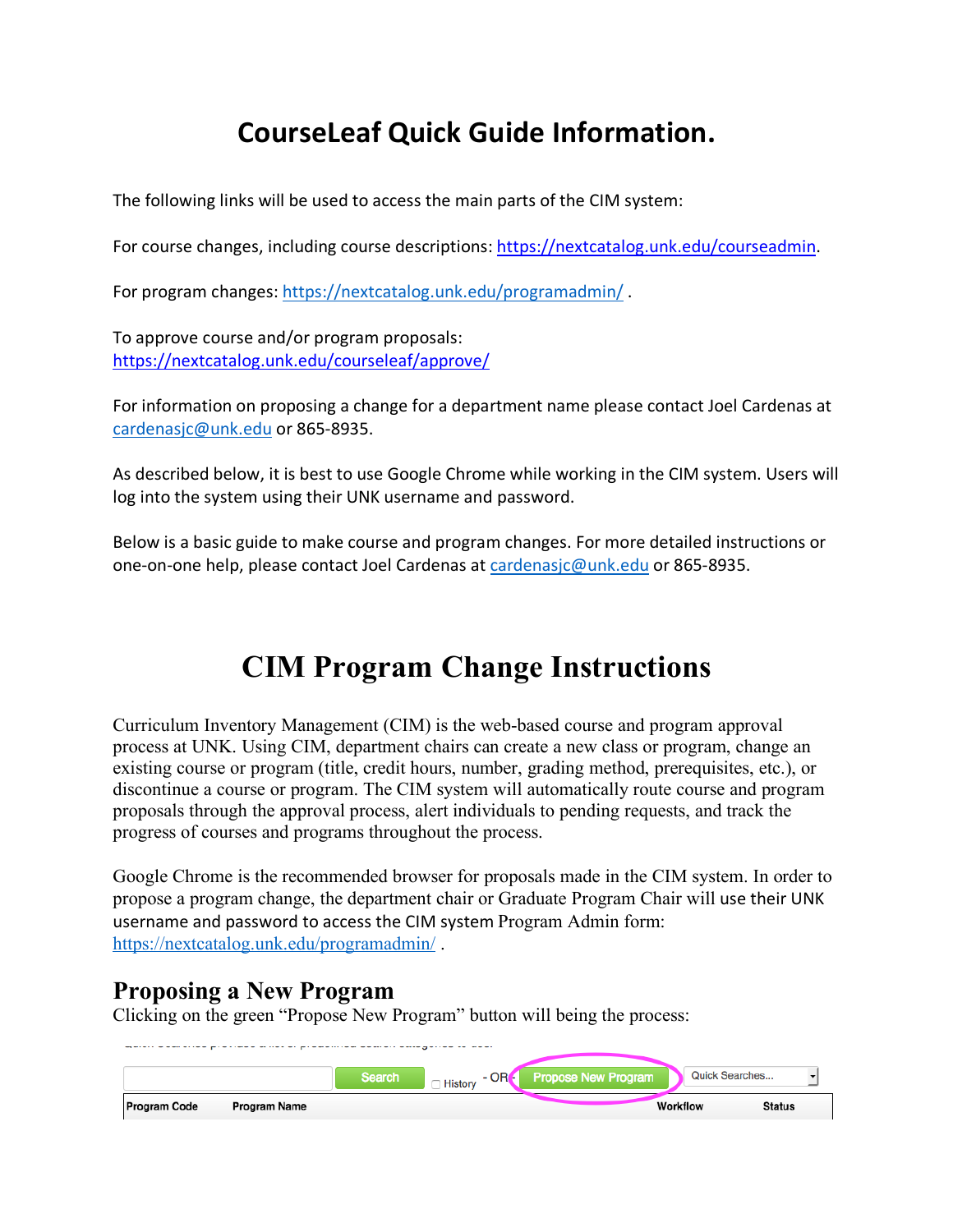All required fields are in red boxes:

| College               | belect            |  |
|-----------------------|-------------------|--|
| Department            | Select Department |  |
| <b>Academic Level</b> | Select            |  |
| Degree                | Select Degree     |  |
| $-$                   |                   |  |

Type in the program requirements in the "Program Requirements" field:

**Program Requirements** 

| $\lceil\mathbb{G}\rceil$ $\times$ 6 & $\mathbb{G}\rceil$ $\lceil\mathsf{Q}\rceil$ $\sim$ $\sim$ $\lceil\mathsf{Q}\rceil$ $\sim$ $\mathbb{E}\rceil$ $\lceil\mathsf{B}\rceil$ $I$ $\lceil\mathsf{U}\rceil$ $\mathsf{x}$ $\lceil\mathsf{x}\rceil$ $\lceil\mathsf{E}\rceil$ $\lceil\mathsf{E}\rceil$ $\lceil\mathsf{E}\rceil$ $\lceil\mathsf{E}\rceil$ $\lceil\mathsf{E}\rceil$ $\lceil\mathsf{E}\$ |                                                                                                                                                                                                                                                                                                            |  |  |  |  |  |  |  |  |  |
|-------------------------------------------------------------------------------------------------------------------------------------------------------------------------------------------------------------------------------------------------------------------------------------------------------------------------------------------------------------------------------------------------|------------------------------------------------------------------------------------------------------------------------------------------------------------------------------------------------------------------------------------------------------------------------------------------------------------|--|--|--|--|--|--|--|--|--|
| Format                                                                                                                                                                                                                                                                                                                                                                                          | $\ \cdot\ $ Styles $\ \cdot\ $ is $\ \cdot\ $ and $\ \cdot\ $ in $\mathbb{R}$ in $\mathbb{R}$ in $\mathbb{R}$ in $\mathbb{R}$ in $\mathbb{R}$ in $\mathbb{R}$ in $\mathbb{R}$ in $\mathbb{R}$ in $\mathbb{R}$ in $\mathbb{R}$ in $\mathbb{R}$ in $\mathbb{R}$ in $\mathbb{R}$ in $\mathbb{R}$ in $\mathbb$ |  |  |  |  |  |  |  |  |  |
|                                                                                                                                                                                                                                                                                                                                                                                                 |                                                                                                                                                                                                                                                                                                            |  |  |  |  |  |  |  |  |  |
|                                                                                                                                                                                                                                                                                                                                                                                                 |                                                                                                                                                                                                                                                                                                            |  |  |  |  |  |  |  |  |  |
|                                                                                                                                                                                                                                                                                                                                                                                                 |                                                                                                                                                                                                                                                                                                            |  |  |  |  |  |  |  |  |  |
|                                                                                                                                                                                                                                                                                                                                                                                                 |                                                                                                                                                                                                                                                                                                            |  |  |  |  |  |  |  |  |  |
|                                                                                                                                                                                                                                                                                                                                                                                                 |                                                                                                                                                                                                                                                                                                            |  |  |  |  |  |  |  |  |  |

Use the tools to create and place text in the "Program Requirements" field. Use the "Insert/Edit Formatted Table" to add a course listing to the requirements:

**Program Requirements** 

|        | $\mathbb{R}^n$ & G G $\mathbb{G}^n \setminus \mathbb{R}^n \rightarrow \mathbb{R}^n$ Q $\mathbb{G}^n$ , $\mathbb{F}^n$   B $I$ U $x^2$ $x_n$   E $\mathbb{E}^n$ and $\mathbb{E}^n$ is a set $\mathbb{F}^n$ |  |
|--------|-----------------------------------------------------------------------------------------------------------------------------------------------------------------------------------------------------------|--|
| Format |                                                                                                                                                                                                           |  |
|        |                                                                                                                                                                                                           |  |
|        |                                                                                                                                                                                                           |  |
|        |                                                                                                                                                                                                           |  |
|        |                                                                                                                                                                                                           |  |
|        |                                                                                                                                                                                                           |  |

Be sure the "Select Type" drop-down box is on "Course List" and click the green "OK" button: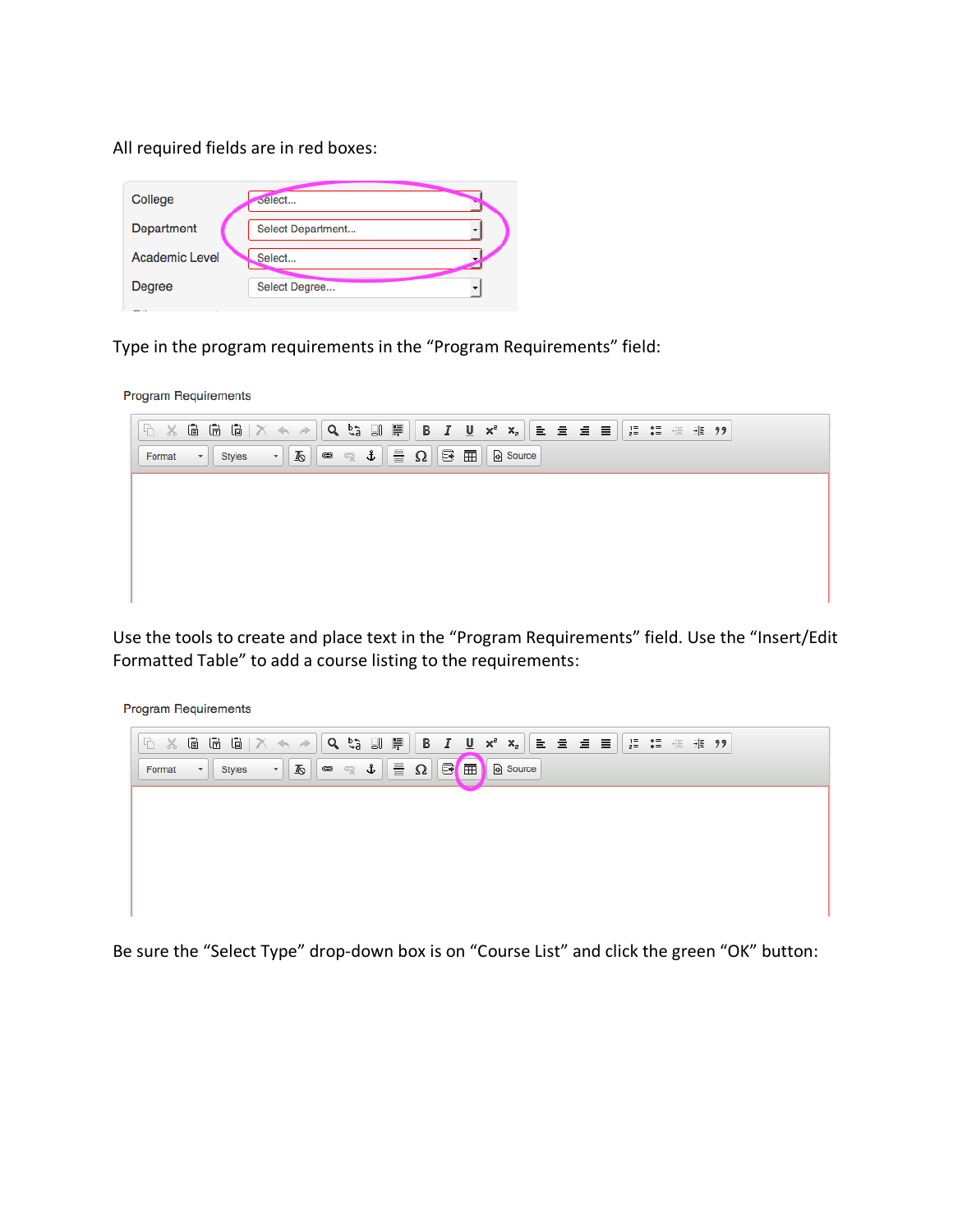| <b>Insert Formatted Table</b>                  |        | x  |
|------------------------------------------------|--------|----|
| Select <sub>T</sub><br>وتحاملون<br>Course List | ٥      |    |
|                                                | Cancel | OK |

Select the appropriate college in the "Select Division" drop-down menu:

| Select Division |                   |            | $\hat{\mathbf{c}}$<br>़ |                         |                | Sum Hours        |
|-----------------|-------------------|------------|-------------------------|-------------------------|----------------|------------------|
|                 |                   |            |                         |                         |                |                  |
|                 |                   |            |                         |                         |                |                  |
|                 |                   |            |                         |                         |                |                  |
|                 |                   |            |                         |                         |                |                  |
|                 |                   |            | >                       | Comment:                |                |                  |
|                 |                   |            |                         | Sequence:               |                |                  |
|                 |                   |            | <<                      | Cross                   |                |                  |
|                 |                   |            |                         | Reference:<br>Or Class: |                |                  |
|                 |                   |            |                         | Hours:                  |                |                  |
|                 |                   |            |                         | Footnote:               |                |                  |
|                 |                   |            |                         |                         | Indent         | Area Header<br>п |
| Quick Add:      |                   | Add Course |                         |                         | Area Subheader |                  |
|                 | Add Comment Entry |            |                         |                         | Move Up        | Move Down        |
|                 |                   |            |                         |                         |                |                  |

Select the courses in the college that are to be added to the program: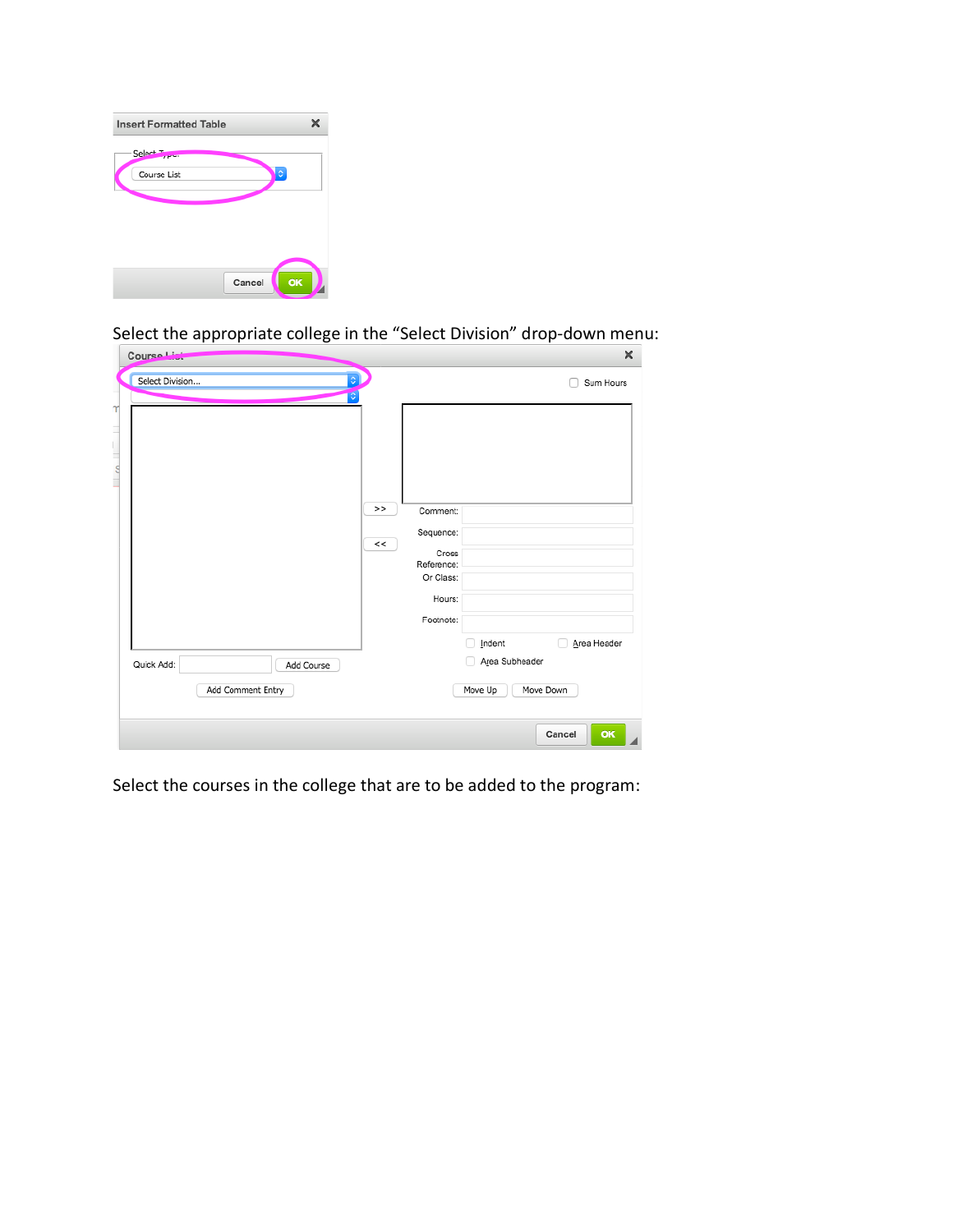| Business and Technology |                                   |    |                         |                | Sum Hours    |
|-------------------------|-----------------------------------|----|-------------------------|----------------|--------------|
| Accounting (ACCT)       | õ                                 |    |                         |                |              |
| ACCT 188                | <b>GS Portal</b>                  |    |                         |                |              |
| ACCT 240                | Accounting for Nonbusiness Majors |    |                         |                |              |
| ACCT 250                | Principles of Accounting I        |    |                         |                |              |
| ACCT 251                | Principles of Accounting II       |    |                         |                |              |
| ACCT 253                | <b>Introduction to QuickBooks</b> |    |                         |                |              |
|                         | ACCT 280H Special Topics          |    |                         |                |              |
| ACCT 301                | Managerial Acct                   | >  | Comment:                |                |              |
| ACCT 311                | <b>Business Law I</b>             |    |                         |                |              |
| ACCT 312                | Commercial Law                    | << | Sequence:               |                |              |
| ACCT 317                | Construction Law                  |    | Cross                   |                |              |
| <b>ACCT 350</b>         | Intermediate Accounting I         |    | Reference:<br>Or Class: |                |              |
| ACCT 351                | Intermediate Accounting II        |    |                         |                |              |
| <b>ACCT 352</b>         | Cost Accounting                   |    | Hours:                  |                |              |
| ACCT 391                | Accounting Information Systems    |    | Footnote:               |                |              |
| ACCT 399                | <b>Bus Apprentice</b>             |    |                         |                |              |
| $A$ $A$ $A$ $B$         | Faralacterari Leo                 |    |                         | Indent         | Area Header  |
| Quick Add:              | Add Course                        |    |                         | Area Subheader |              |
|                         | Add Comment Entry                 |    |                         | Move Up        | Move Down    |
|                         |                                   |    |                         |                |              |
|                         |                                   |    |                         |                | OK<br>Cancel |

Use the middle arrow buttons to add or remove a course to the program table:<br>  $\sum_{n=1}^{\infty}$ 

| Business and Technology |                                       |                          |                      | Sum Hours                                |
|-------------------------|---------------------------------------|--------------------------|----------------------|------------------------------------------|
| Accounting (ACCT)       | ٥                                     |                          |                      |                                          |
| <b>ACCT 250</b>         | <b>Principles of Accounting I</b>     |                          | ACCT 188             | <b>GS Portal</b>                         |
| <b>ACCT 251</b>         | Principles of Accounting II           |                          | <b>ACCT 240</b>      | <b>Accounting for Nonbusiness Majors</b> |
| <b>ACCT 253</b>         | <b>Introduction to QuickBooks</b>     |                          |                      |                                          |
|                         | <b>ACCT 280H Special Topics</b>       |                          |                      |                                          |
| ACCT 301                | <b>Managerial Acct</b>                |                          |                      |                                          |
| ACCT 311                | <b>Business Law T</b>                 |                          |                      |                                          |
| <b>ACCT 312</b>         | Commercial Law                        | $\overline{\phantom{1}}$ | Comment:             |                                          |
| <b>ACCT 317</b>         | <b>Construction Law</b>               |                          | Sequence:            |                                          |
| <b>ACCT 350</b>         | <b>Intermediate Accounting I</b>      | k.                       |                      |                                          |
| <b>ACCT 351</b>         | <b>Intermediate Accounting II</b>     |                          | Cross<br>Reference:  |                                          |
| <b>ACCT 352</b>         | <b>Cost Accounting</b>                |                          | Or Class:            |                                          |
| <b>ACCT 391</b>         | <b>Accounting Information Systems</b> |                          |                      |                                          |
| ACCT 399                | <b>Bus Apprentice</b>                 |                          | Hours: $\frac{1}{3}$ |                                          |
| <b>ACCT 412</b>         | <b>Employment Law</b>                 |                          | Footnote:            |                                          |
| <b>ACCT 413</b>         | <b>Entrepreneurial Law</b>            |                          |                      |                                          |
| ACCT ATA                | Total American Marie                  |                          |                      | Area Header<br>Indent                    |
| Quick Add:              | Add Course                            |                          |                      | Area Subheader                           |
|                         | Add Comment Entry                     |                          |                      | Move Down<br>Move Up                     |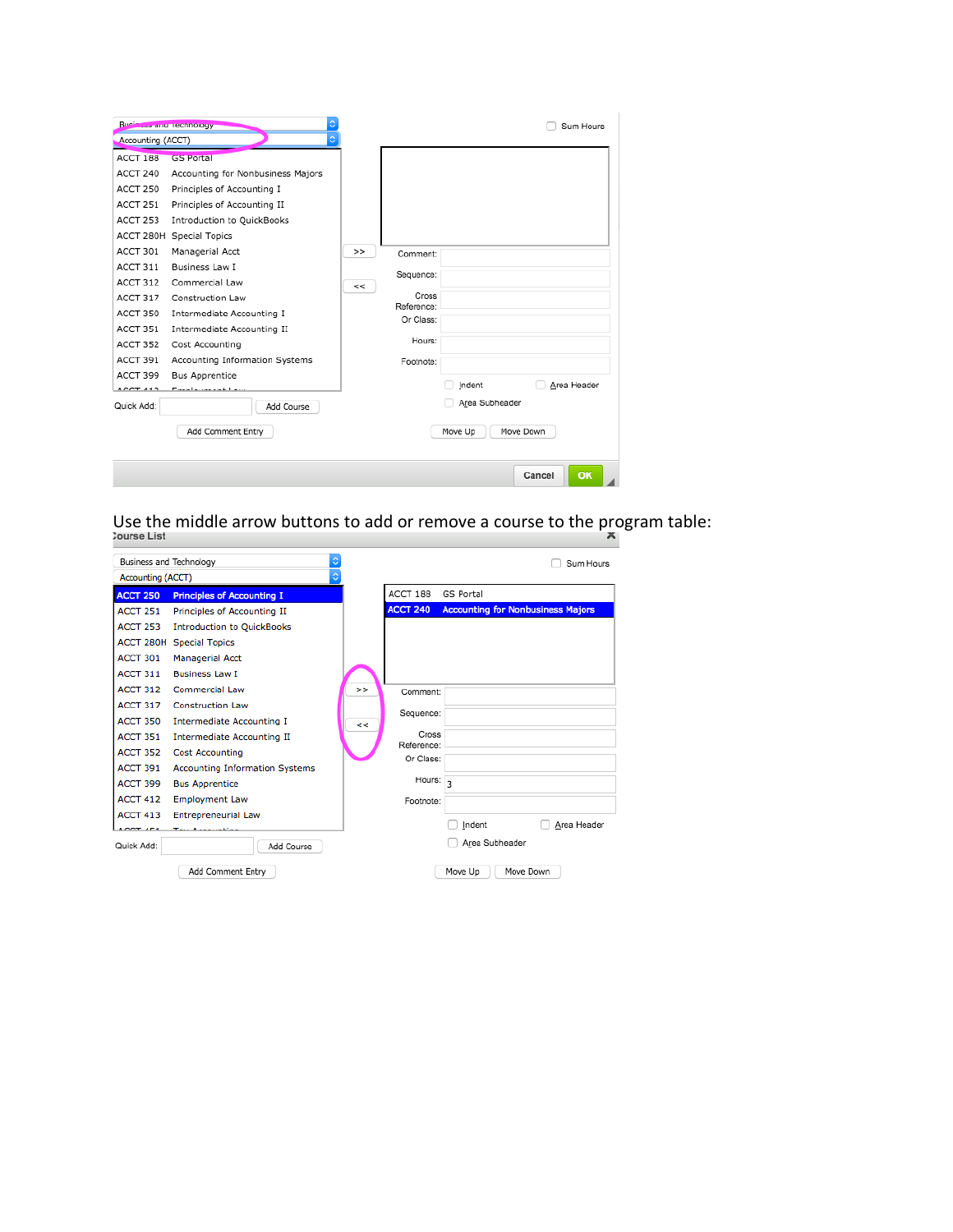Using the "Add Comment Entry" allows text to be added in between the listed courses within the program. For example, the credit hour information and requirement headers are entered using the "Add Comment Entry":

| <b>Studio Art Foundation Requirements</b> |                       |   |
|-------------------------------------------|-----------------------|---|
| <b>ART 102</b>                            | Drawing I             | 3 |
| <b>ART 118</b>                            | Color and Design      | 3 |
| <b>ART 202</b>                            | Drawing II            | 3 |
| <b>ART 214</b>                            | Painting I            | 3 |
| <b>ART 221</b>                            | Art History Survey I  | 3 |
| <b>ART 222</b>                            | Art History Survey II | 3 |
| <b>ART 230</b>                            | Ceramics I            | 3 |
| <b>ART 246</b>                            | Sculpture I           | 3 |
| <b>ART 497</b>                            | Senior Project: BA    | 3 |
| <b>Studio Art Studio Requirements</b>     |                       |   |
| Solect 9 credit hours of the following:   |                       | 9 |
| ADT 040                                   | Mater Beard Madie     |   |

The credit hours for each course are displayed by default. Using the "Indent" function will remove the credit hours from being displayed:

| Business and Technology |                                   |    |                     |                           | Sum Hours    |
|-------------------------|-----------------------------------|----|---------------------|---------------------------|--------------|
| Accounting (ACCT)       | ¢                                 |    |                     |                           |              |
| ACCT 188                | <b>GS Portal</b>                  |    |                     |                           |              |
| ACCT 240                | Accounting for Nonbusiness Majors |    |                     |                           |              |
| <b>ACCT 250</b>         | Principles of Accounting I        |    |                     |                           |              |
| ACCT 251                | Principles of Accounting II       |    |                     |                           |              |
| ACCT 253                | <b>Introduction to QuickBooks</b> |    |                     |                           |              |
|                         | ACCT 280H Special Topics          |    |                     |                           |              |
| ACCT 301                | Managerial Acct                   | >  | Comment:            |                           |              |
| ACCT 311                | <b>Business Law I</b>             |    | Sequence:           |                           |              |
| ACCT 312                | Commercial Law                    | << |                     |                           |              |
| ACCT 317                | Construction Law                  |    | Cross<br>Reference: |                           |              |
| ACCT 350                | Intermediate Accounting I         |    | Or Class:           |                           |              |
| ACCT 351                | Intermediate Accounting II        |    |                     |                           |              |
| ACCT 352                | Cost Accounting                   |    | Hours:              |                           |              |
| ACCT 391                | Accounting Information Systems    |    | Footnote:           |                           |              |
| ACCT 399                | <b>Bus Apprentice</b>             |    |                     | Indent                    | Area Header  |
| $A$ $C$ $T$ $A$ $A$ $T$ | Ford and a second to an           |    |                     |                           |              |
| Quick Add:              | Add Course                        |    |                     | <b>Chrysler Subheader</b> |              |
|                         | Add Comment Entry                 |    |                     | Move Up                   | Move Down    |
|                         |                                   |    |                     |                           | OK<br>Cancel |

Removing the credit hours is necessary when listing elective courses for a program.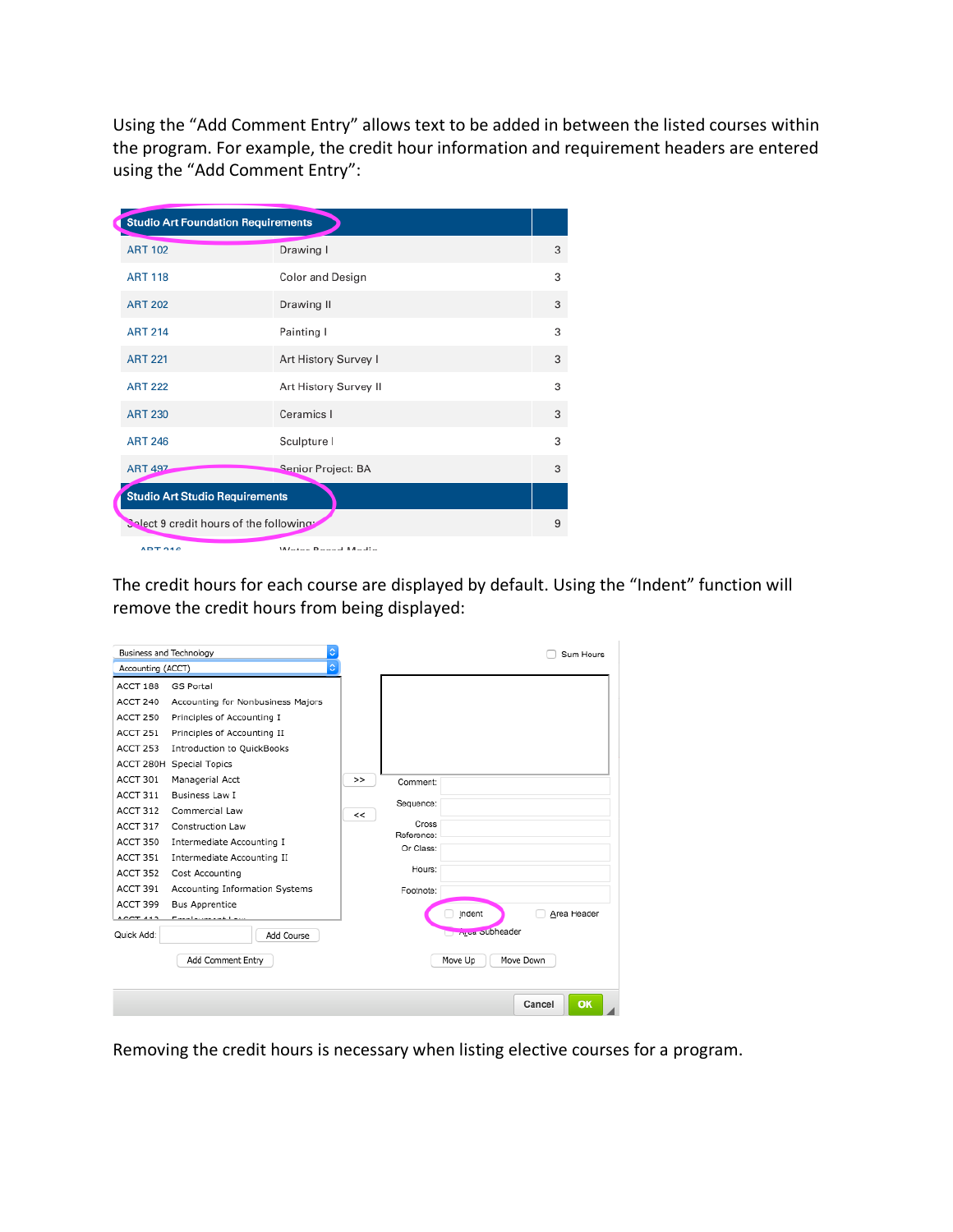The "Sum Hours" displays the number of hours within a specific course list box:

| Business and Technology |                                                                                       |                                   |                | Sum Hours       |
|-------------------------|---------------------------------------------------------------------------------------|-----------------------------------|----------------|-----------------|
| Accounting (ACCT)       | õ                                                                                     |                                   |                |                 |
| ACCT 188                | <b>GS Portal</b>                                                                      |                                   |                |                 |
| ACCT 240                | Accounting for Nonbusiness Majors                                                     |                                   |                |                 |
| <b>ACCT 250</b>         | Principles of Accounting I                                                            |                                   |                |                 |
| <b>ACCT 251</b>         | Principles of Accounting II                                                           |                                   |                |                 |
| ACCT 253                | <b>Introduction to QuickBooks</b>                                                     |                                   |                |                 |
|                         | ACCT 280H Special Topics                                                              |                                   |                |                 |
| ACCT 301                | Managerial Acct                                                                       | ><br>Comment:                     |                |                 |
| ACCT 311                | <b>Business Law I</b>                                                                 | Sequence:                         |                |                 |
| ACCT 312                | Commercial Law                                                                        | $\lt$                             |                |                 |
| ACCT 317                | Construction Law                                                                      | Cross<br>Reference:               |                |                 |
| ACCT 350                | Intermediate Accounting I                                                             | Or Class:                         |                |                 |
| ACCT 351                | Intermediate Accounting II                                                            |                                   |                |                 |
| ACCT 352                | Cost Accounting                                                                       | Hours:                            |                |                 |
| ACCT 391                | Accounting Information Systems                                                        | Footnote:                         |                |                 |
| ACCT 399                | <b>Bus Apprentice</b>                                                                 |                                   |                | Area Header     |
| 0.007.412               |                                                                                       |                                   | Indent         |                 |
| Quick Add:              | Add Course                                                                            |                                   | Area Subheader |                 |
|                         | Add Comment Entry                                                                     |                                   | Move Up        | Move Down       |
|                         |                                                                                       |                                   |                | OK<br>Cancel    |
|                         | <b>ART 235A</b>                                                                       | Printmaking I-Intaglio and Relief |                |                 |
|                         | or ART 235B                                                                           | Printmaking I-Silkscreen          |                |                 |
|                         | <b>Total Credit Hours</b>                                                             |                                   |                | 36 <sub>2</sub> |
|                         | $1$ Ear engaifia languaga raquiramente can #9 of Bacholor of Arte Dogram raquiramente |                                   |                |                 |

Once all courses and text are entered, click the green "OK" button:

| Business and Technology |                                   |    |                     |                | Sum Hours    |
|-------------------------|-----------------------------------|----|---------------------|----------------|--------------|
| Accounting (ACCT)       | ٥                                 |    |                     |                |              |
| <b>ACCT 188</b>         | GS Portal                         |    |                     |                |              |
| ACCT 240                | Accounting for Nonbusiness Majors |    |                     |                |              |
| ACCT 250                | Principles of Accounting I        |    |                     |                |              |
| ACCT 251                | Principles of Accounting II       |    |                     |                |              |
| ACCT 253                | <b>Introduction to QuickBooks</b> |    |                     |                |              |
|                         | ACCT 280H Special Topics          |    |                     |                |              |
| ACCT 301                | Managerial Acct                   | >  | Comment:            |                |              |
| ACCT 311                | Business Law I                    |    | Sequence:           |                |              |
| ACCT 312                | Commercial Law                    | << |                     |                |              |
| ACCT 317                | Construction Law                  |    | Cross<br>Reference: |                |              |
| ACCT 350                | Intermediate Accounting I         |    | Or Class:           |                |              |
| ACCT 351                | Intermediate Accounting II        |    |                     |                |              |
| ACCT 352                | Cost Accounting                   |    | Hours:              |                |              |
| ACCT 391                | Accounting Information Systems    |    | Footnote:           |                |              |
| ACCT 399                | <b>Bus Apprentice</b>             |    |                     |                |              |
| $100T + 117$            | Faculty and the                   |    |                     | Indent         | Area Header  |
| Quick Add:              | Add Course                        |    |                     | Area Subheader |              |
|                         | Add Comment Entry                 |    |                     | Move Up        | Move Down    |
|                         |                                   |    |                     |                | Cancel<br>OK |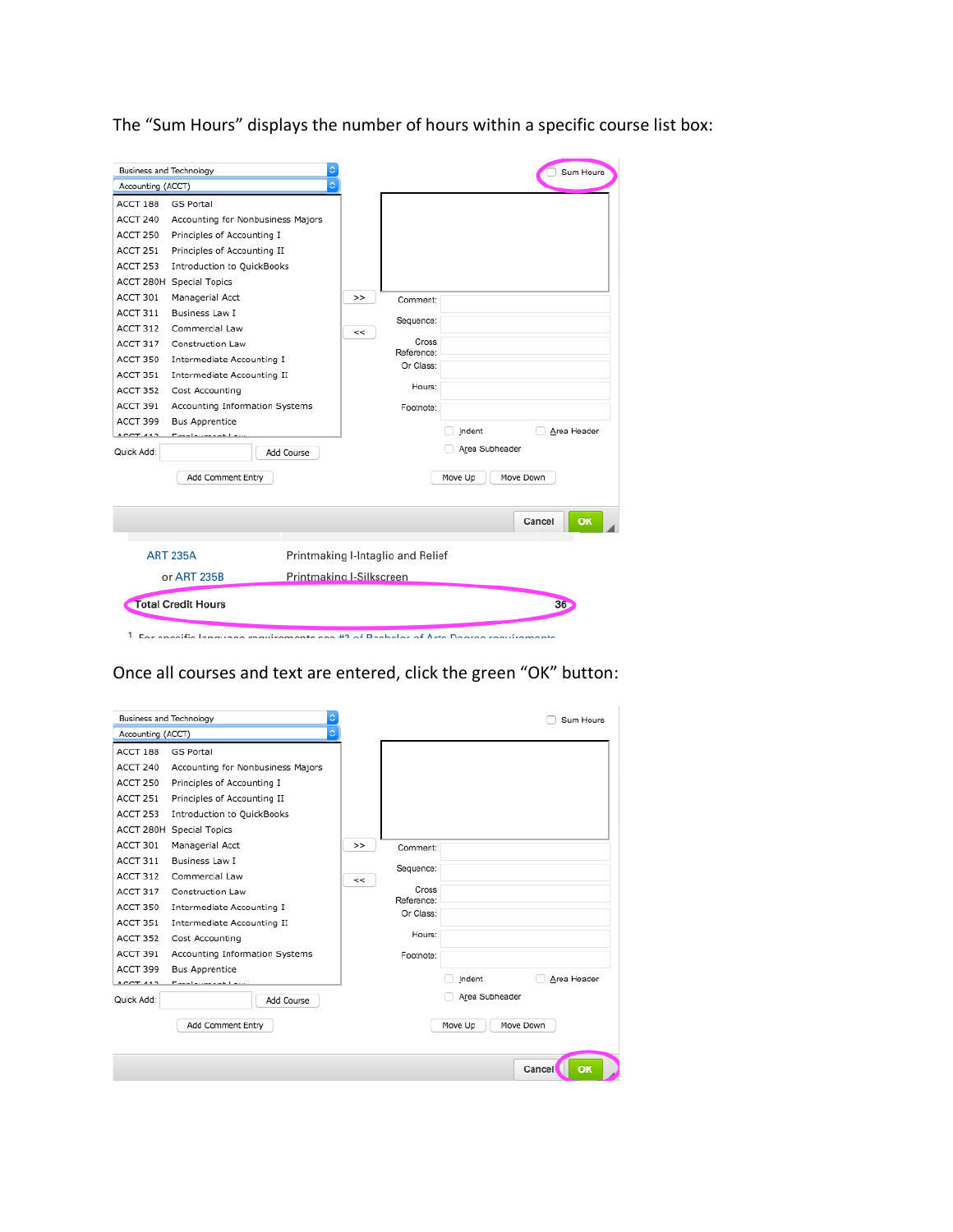It is possible to add more than one course listing table within one program. Move the cursor to the desired place in the "Program Requirements" field in the program form and add another "course list" by using the "Insert/Edit Formatted Table" tool:

**Program Requirements** 



Using more than one table makes total credit hour information clearer and easier to follow.

### **Moving a Program Proposal to Workflow**

Once all changes are made, click the green "Save and Start Workflow" button at the bottom of the form:



The department chair is the first step in workflow and will require the chair to log into the CIM "Approve Pages" using the link: https://nextcatalog.unk.edu/courseleaf/approve/ . The CIM system will also email a notification that provides a link to the specific course or program proposal needing approval. Clicking the link in the email will prompt the chair to enter their EASI credentials and will take them to the "Approval" page.

#### *Please note: The chair must "approve" the proposal even if they are the person that initiated the proposal.*

If changes are made but not complete, the "Save Changes" button allows the user to come back to the proposal at a later time without losing any work done:



*Please note: Only users with administrative access will have the blue "Admin Save" button on their forms*.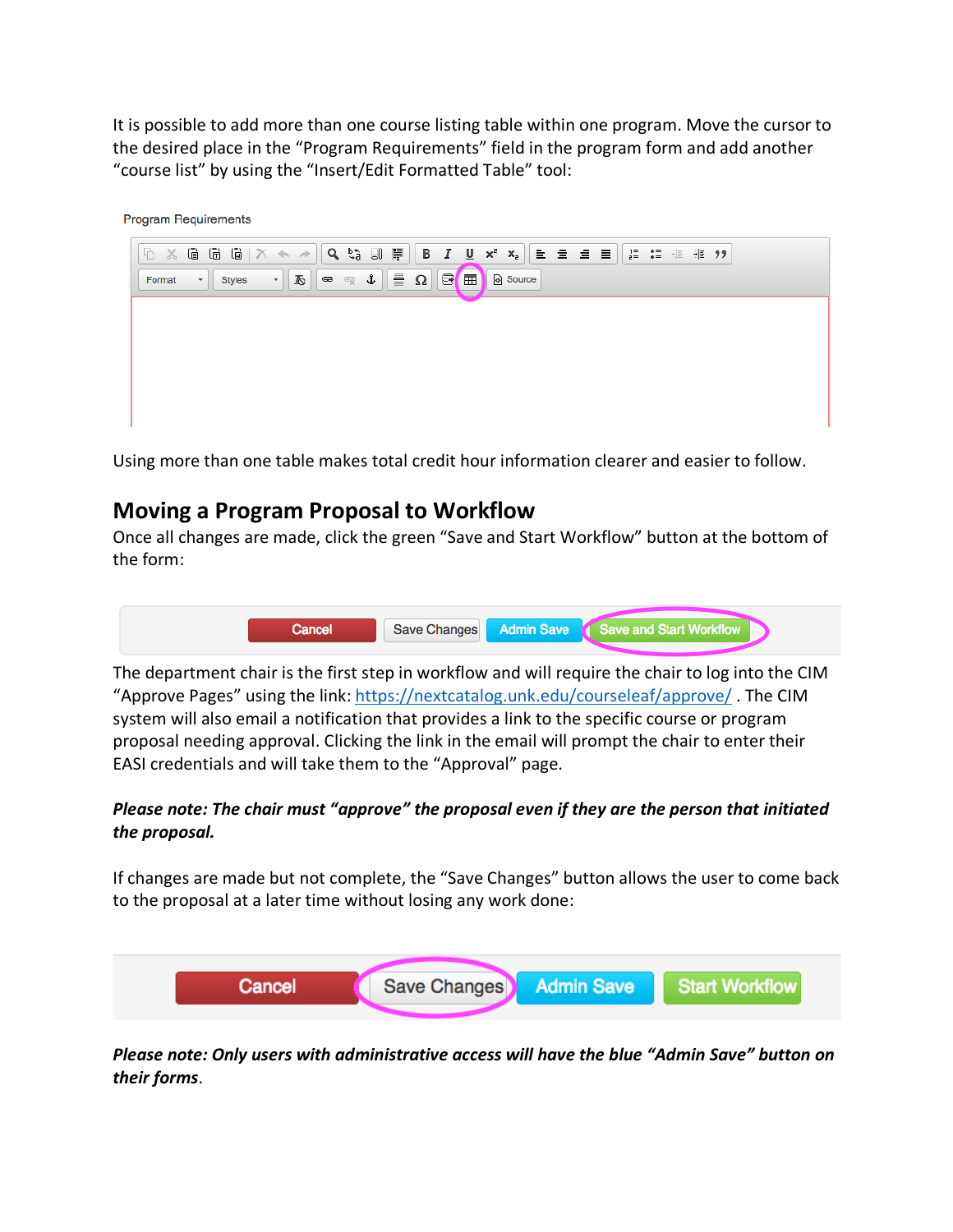# **Proposing a New Program by Using an Existing Program**

It is possible to use an existing program to cut down on time and effort of proposing a new program. Begin by clicking the green "Propose New Program" button:

|                     |              | <b>Search</b> | $-$ OR $\epsilon$<br><b>History</b> | <b>Propose New Program</b> | <b>Quick Searches</b> |               |
|---------------------|--------------|---------------|-------------------------------------|----------------------------|-----------------------|---------------|
| <b>Program Code</b> | Program Name |               |                                     |                            | Workflow              | <b>Status</b> |

Click the "Propose New from Existing Program Button:

# **Program Management**

| <b>New Program Proposal</b>                 |                   |  |
|---------------------------------------------|-------------------|--|
| <b>Propose New from Existing</b><br>Program |                   |  |
| College                                     | select            |  |
| Department                                  | Select Department |  |

Select the program that closely resembles the new program being proposed:

| Select Program |       |  |
|----------------|-------|--|
| Copy Program   |       |  |
|                | Gluse |  |
|                |       |  |

Once the existing program is selected, click the "Copy Program" button:



The new program form will then automatically fill the red box required fields with the existing program information, including the course listing. Double-clicking within the blue course list box will enable editing to the program.

*Please note: Proposing a new program from an existing program copies the existing program and requires a change in the program title and any information that does not apply to the new program proposal.*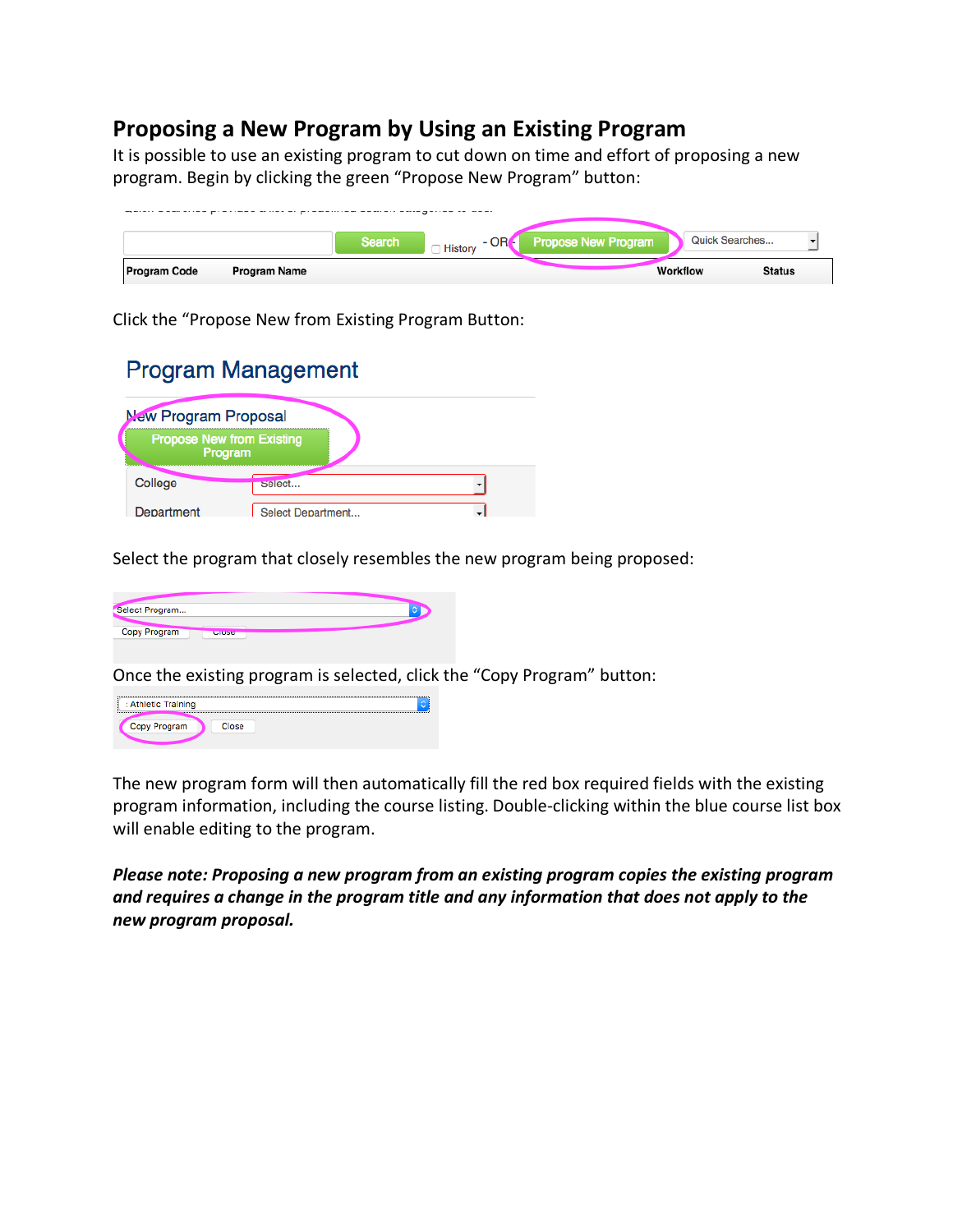# **Editing an Existing Program**

Search, edit, add, and deactivate programs.

Use an asterisk (\*) in the search box as a wild card. For example, MATH\* will find everything that starts with "MATH", \*MATH everything that ends with "MATH", and \*MATH\* everything that contains "MATH". The system searches the Program Code, Title, Workflow step and CIM Status.

Quick Searches provides a list of predefined search categories to use.

Once the program is found, click the green "Edit Program" button:

Viewing: : Cyber Security Operations Comprehensive,

| <b>Inactivate Program</b>      |
|--------------------------------|
| Export to PDF $\triangleright$ |
| Export to Word                 |



Editing a program automatically fills in the information from the existing program. All required fields are in red.

To edit the course list inside the blue box, double-click inside the box. Double-clicking inside the blue box will bring up an editing window allowing the user to add and remove courses and text:

|                                                                                                                                                                                                                                                                                                                       | Natural and Social Sciences                                                                                                                                                                                                                                                                                                                                                                                                                                             |             |                                                                                  |                                                                                                                   | Sum Hours                                                                                      |
|-----------------------------------------------------------------------------------------------------------------------------------------------------------------------------------------------------------------------------------------------------------------------------------------------------------------------|-------------------------------------------------------------------------------------------------------------------------------------------------------------------------------------------------------------------------------------------------------------------------------------------------------------------------------------------------------------------------------------------------------------------------------------------------------------------------|-------------|----------------------------------------------------------------------------------|-------------------------------------------------------------------------------------------------------------------|------------------------------------------------------------------------------------------------|
| Statistics (STAT)<br><b>STAT 235</b><br><b>STAT 241</b><br><b>STAT 345</b><br>STAT 380<br><b>STAT 399</b><br><b>STAT 432</b><br><b>STAT 437</b><br><b>STAT 441</b><br><b>STAT 442</b><br><b>STAT 445</b><br><b>STAT 446</b><br><b>STAT 448</b><br><b>STAT 449</b><br><b>STAT 455</b><br><b>STAT 458</b><br>Quick Add: | Introduction to Statistics for Social<br>Sciences<br><b>Elementary Statistics</b><br>Applied Statistics I<br><b>Statistical Models</b><br>Internship<br>Survey Sampling Techniques<br>Computer Analysis of Statistical Data<br>Probability and Statistics<br>Mathematical Statistics<br>Applied Statistics II<br>Nonparametric Statistics<br>Regression Analysis<br>Problems in Statistics<br>Statistical Quality Control<br>Applied Time Series Analysis<br>Add Course | $\gt$<br><< | Comment:<br>Sequence:<br>Cross<br>Reference:<br>Or Class:<br>Hours:<br>Footnote: | <b>General Studies</b><br>Oral, Democracy)<br>Foundational Core courses<br>Including:<br>Indent<br>Area Subheader | Foundational Core (Written, Math,<br>MATH 115 Calculus I with Analytic Geometry<br>Area Header |
|                                                                                                                                                                                                                                                                                                                       | Add Comment Entry                                                                                                                                                                                                                                                                                                                                                                                                                                                       |             |                                                                                  | Move Up                                                                                                           | Move Down                                                                                      |